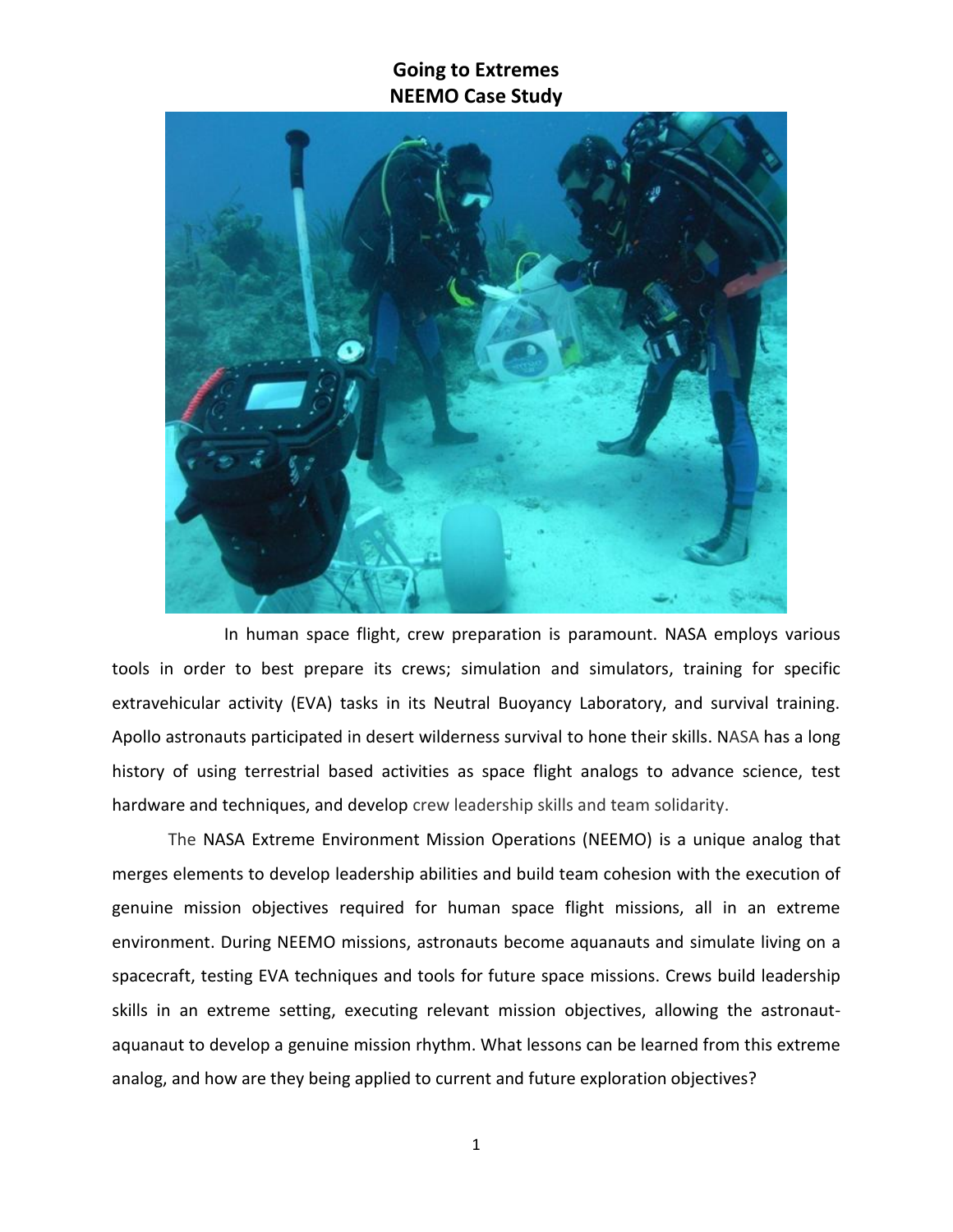Aquanaut

A diver who remains at depth underwater for longer than 24 hours.

#### **A Connection between Space and the Sea**

One of NASA's Mercury 7, America's first class of astronauts became the connector between space and the sea. In the year following his 1962 mission, U.S. Astronaut

Scott Carpenter met Jacques Cousteau. After learning of Carpenter's interest in undersea research, Cousteau recommended that he consider the U.S. Navy's SEALAB project. Carpenter obtained permission from NASA to take a leave of absence to participate in the project, and in July 1964, he joined the SEALAB team.<sup>1</sup>

SEALAB I, II, and III were experimental underwater habitats developed by the United States Navy in the 1960s to prove the viability of saturation diving and humans living in isolation for extended periods of time. The knowledge gained from the SEALAB expeditions helped advance the science of deep sea diving and rescue, and contributed to the understanding of the psychological and physiological strains humans can endure.<sup>2</sup>

In 1965, for SEALAB II, Carpenter spent 28 days living on the ocean floor off the coast of California. SEALAB II coincided with Astronaut Gordon Cooper's Gemini 5 mission, and he and Aquanaut Carpenter held the first conversation between a craft in outer space and one on the ocean floor.



After suffering several injuries Carpenter was deemed ineligible for spaceflight and further deep-sea missions. He returned to NASA as Executive Assistant to the Director of the Manned Spacecraft Center (Now Johnson Space Center [JSC]), then joined the Navy's Deep Submergence Systems Project, as a Director of Aquanaut Operations for SEALAB III in 1967.<sup>3</sup>

Carpenter spent the last part of his NASA career developing underwater training to help astronauts with future spacewalks.

#### **Birth of an Undersea Analog**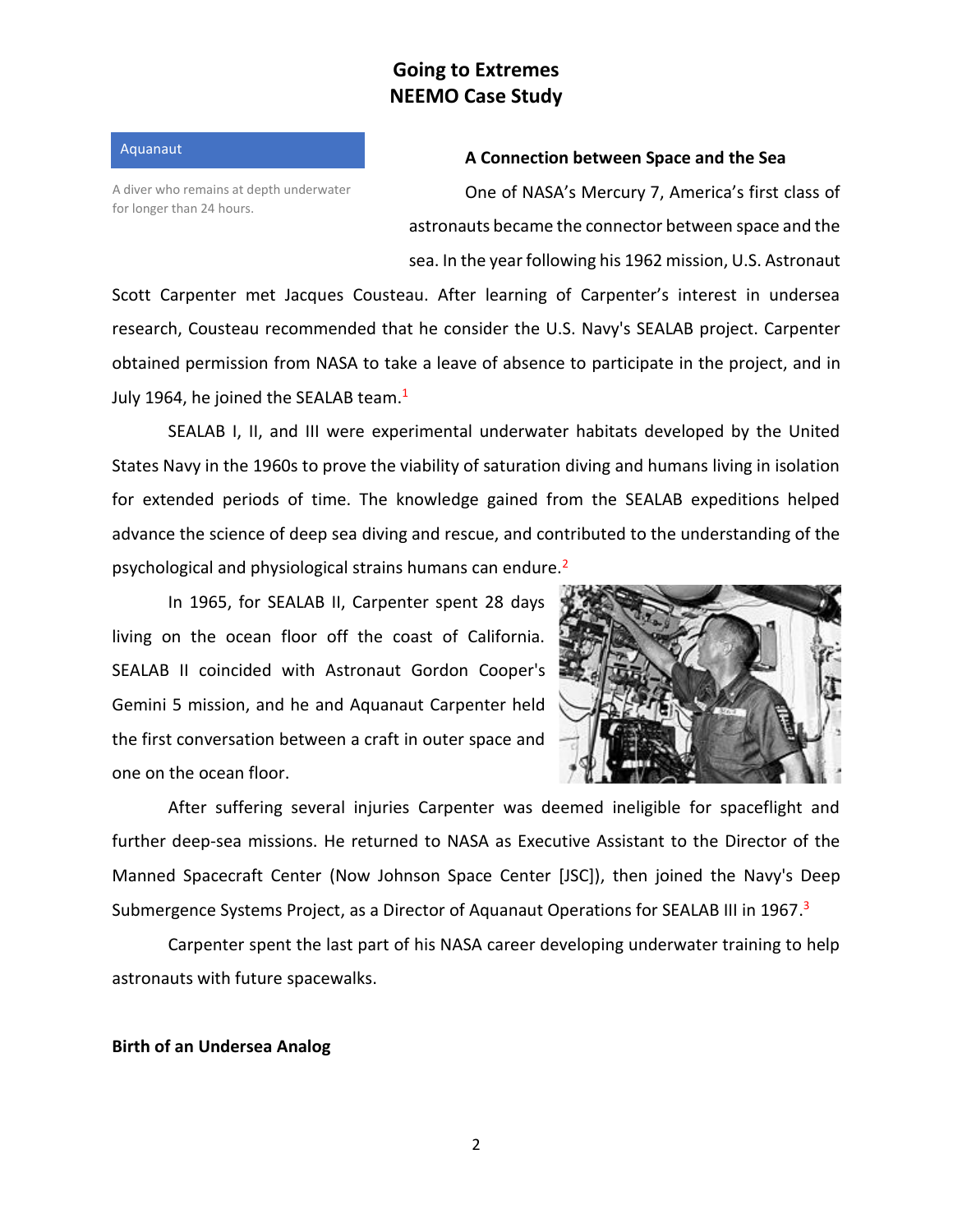Growing up in the shadow of Kennedy Space Center and then the Manned Spacecraft Center, with a father deeply engaged in human space flight, Bill Todd was sure to be influenced by space exploration. Todd was also inspired by his father's best friend from childhood and Astronaut Carpenter, for not only his space exploration achievements, but more so for his interest and efforts in undersea exploration. Carpenter, considered a family member, shared with stories from Todd about his experiences with SEALAB project as an aquanaut.

Todd spent his formative years diving in the Florida Keys. Surrounded by early pioneers of human space flight, astronauts, engineers, technicians and controllers, he watched the achievements of Apollo Program. Todd followed Carpenter's career at NASA, listened to his SEALAB experiences and other exploits with great interest. Sunday evenings in the Todd household were dedicated to watching the Undersea World of Jacques Cousteau.

It was not a surprise that Todd found a career in space exploration at JSC. As a Simulation Supervisor in Spaceflight Training of the Flight Operations Directorate (including the Neutral

*"AT AN EARLY AGE I FORMUALTED THE IDEA THAT SEA AND SPACE WERE VERY SIMILAR; I RECOGNIZED THE SYNERGIES BETWEEN THE EXTREME ENVIRONMENTS" BILL TODD, Project Manager for Exploration Analogs*

Buoyancy Laboratory [NBL]), Todd was responsible for developing and executing multi-national simulations used for training astronauts and flight control teams. He has also worked as an Operations Lead at the Mission Control Center in Moscow, Russia. Todd spent a majority of his time in the Shuttle Mission Simulator, training

astronauts how to fly the vehicle, operate systems, and dealing with contingencies. As a pilot, Todd enjoyed the work. However, it became evident that missing from the training was the component of crew dynamics.

One of the most important aspects of space flight is a crew's ability to function cohesively as a team to accomplish a goal, which is true in any extreme environment, whether military, or space exploration. Crews needed to be a cohesive, well-trained team aware of each other's strengths and weaknesses. There were limited opportunities for Shuttle crews to do this.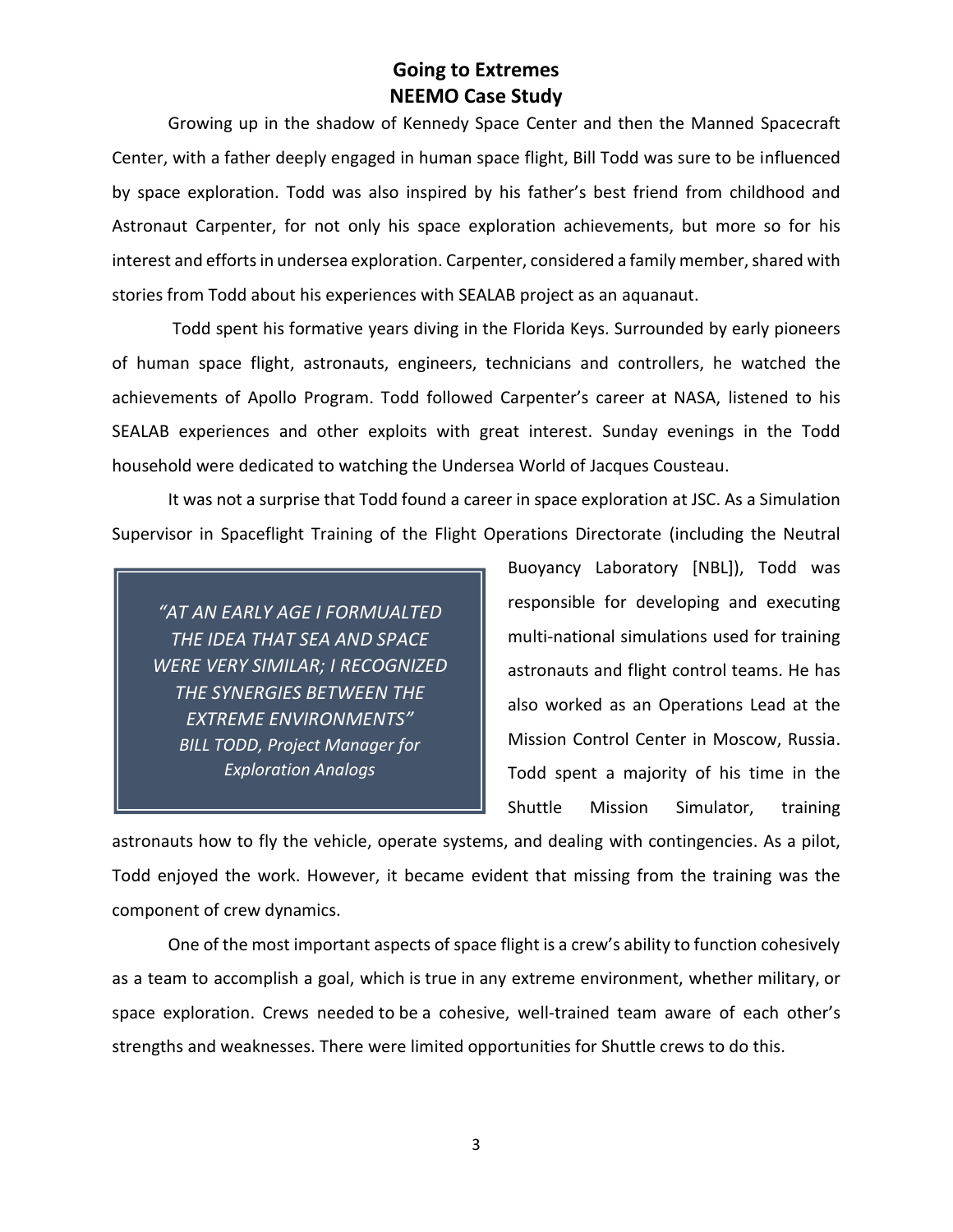In his free time, Todd continued to pursue his undersea interest. Carpenter introduced him to undersea pioneer, Ian Koblick, who acquainted Todd with undersea habitation. Todd spent 30 days living in Koblick's undersea habitat, absorbing as much knowledge as possible. Todd continued to dive and learned how to pilot submersibles.

Todd integrated himself into the small community of manned undersea exploration. He met people, gain experience and earned credibility within the community. He began to formulate a plan to harness the synergies between sea and space. He was building the foundation to do just that.

During this time, Todd became aware of the Aquarius undersea habitat in the Florida Keys, just 10 miles away from another habitat he had been spending time in. He developed a vision that NASA and the Shuttle crews could benefit from experiences in an undersea habitat, and formulated a proposal to bring before management.

#### **Why an Undersea Habitat?**

An undersea habitat is isolated and extreme, just as the space environment. There are real consequences to actions. Injury and death are possibilities if training, rules and procedures aren't followed. Conditions can change rapidly, challenging the crew. One reason for the danger is the undersea environment requires participants undergo saturation diving. The difference between SCUBA diving and being in an undersea habitat is the element of saturation diving.

Saturation is the point at which the human body has absorbed all of the nitrogen that it can at a given depth. Divers cannot come to the surface without going through decompression because the body has to eliminate the excess nitrogen to avoid experiencing decompression sickness. An undersea habitat like Aquarius requires approximately 15 hours of decompression and prebreathe - breathing oxygen (similar to astronauts prior to embarking on EVA), then slowly bringing the habitat back up to surface pressure before crew can surface.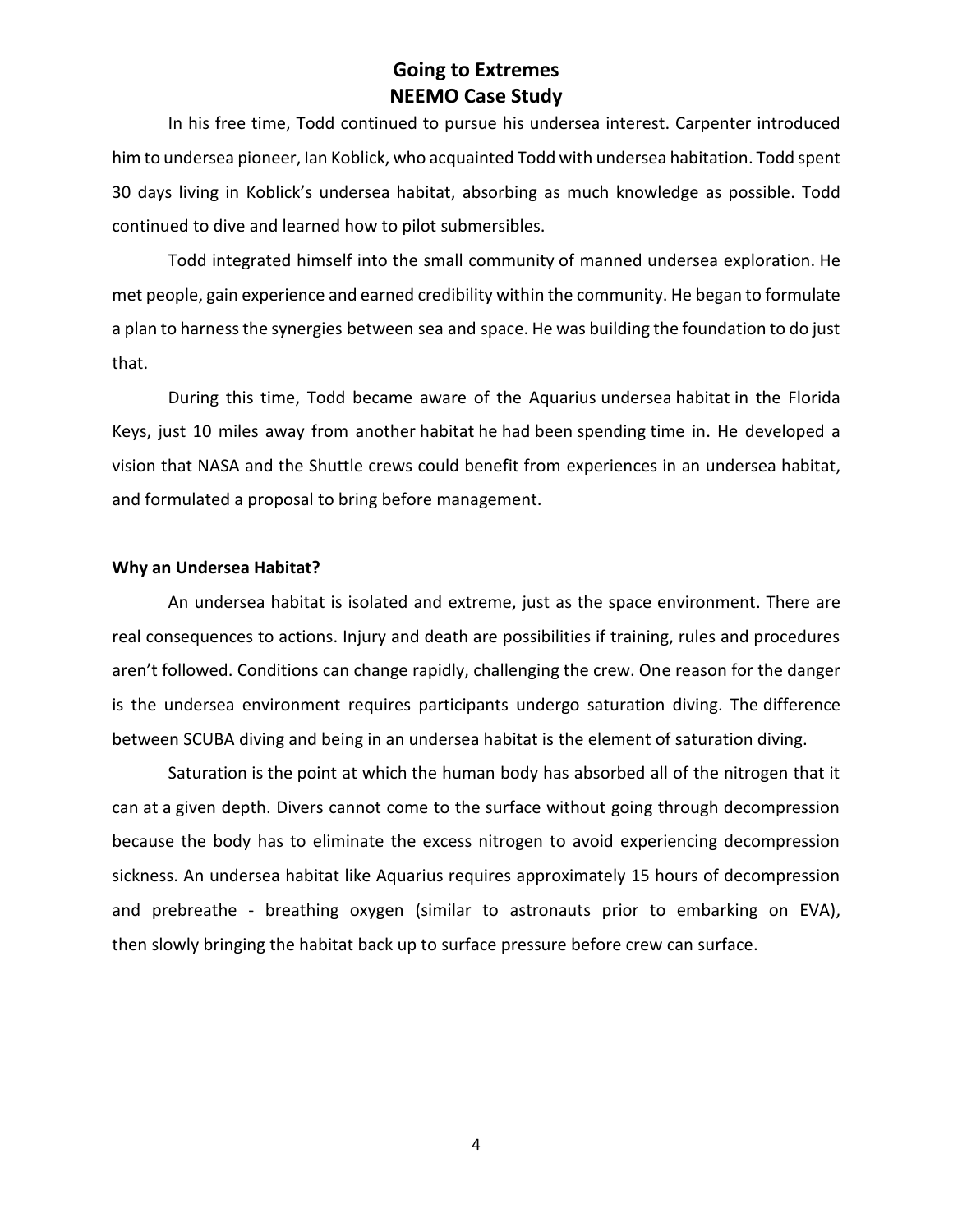Todd envisioned undersea missions in which crew members could perform "sea walks",

similar to EVAs. Crew members could be weighed out to zero or  $1/6<sup>th</sup>$  gravity to mimic planetary gravity. It had to be a real mission, not a simulation. With his experience in astronaut training, Todd understood what would be required; the effort had to be high fidelity enough to

*"PHYSIOLOGICALLY, YOU CAN FEEL CHANGES, GOING FROM TWO AND A HALF ATMOSPHERES BACK UP TO ONE ATMOSPHERE AND THEN BACK DOWN AGAIN, BEFORE YOU C OME OUT OF THE HABITAT. IT'S A REAL EXTRE ME ENVIRONMENT. IT'S NOT A SIMULATOR, IT'S NOT PRETEND." BILL TODD*

offer astronauts a genuine and valuable training experience.

Todd developed a proposal and approached Flight Operations Directorate management. While they saw benefit in the proposal, he had to gain JSC senior management approval for the effort. Randy Stone, JSC Deputy Director politely listened to the presentation. Todd had conducted massive research and gained significant experience, which provided credibility. Stone found the proposal interesting, Todd enthusiastic, and offered his support.

Enlisting Marc Reagan, a Space Station Training lead, and Astronaut and former professional and commercial diver Michael Gernhardt and Astronaut Dafydd "Dave" Rhys Williams, M.D., of the Canadian Space Agency, Director of JSC's Space and Life Sciences Directorate, a foundation was created to make NEEMO a credible training analog.

Todd met with the National Oceanic and Atmospheric Administration (NOAA) and the University of North Carolina Wilmington who ran the Aquarius undersea habitat, through NOAA. Astronaut Kathryn Sullivan, who Todd trained for her Hubble Space Telescope repair mission, had departed NASA and was chief scientist at NOAA offered her support. The Director of NOAA agreed to the collaboration. Todd was invited to participate in a marine science mission, Sea Test and in 2000 became the first NASA aquanaut.

Upon his return, Stone gave Todd approval to move forward. NEEMO was now a reality.

#### **Developing a NEEMO Mission**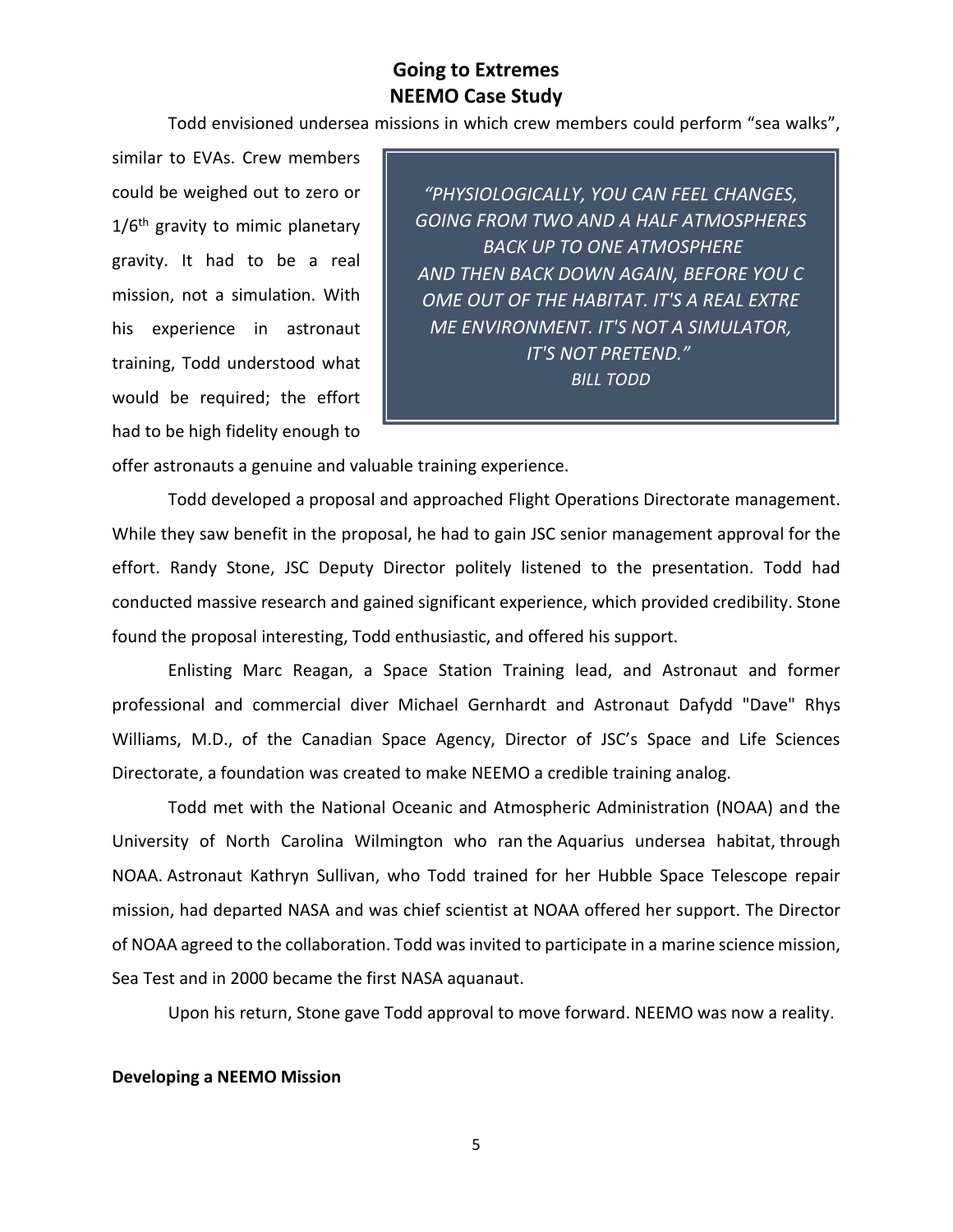Todd gathered his team and set about developing objectives for the first NEEMO mission. Traceable objectives, relevant to NASA's mission are required to make NEEMO successful. Those objectives must also reflect what can and cannot be done in the undersea environment. The team's expertise in crew training mandated NEEMO objectives be relevant to NASA's goals.



NEEMO has both interior and exterior objectives. For interior objectives, the team worked with the Space and Life Sciences Directorate to set human behavior performance goals. Experts were brought in to look at habitability and space, colors and lighting environmental, and human factors. Physicians provided input on what pieces of equipment can be used in a saturated environment (2.5 atmospheres).

The NEEMO team went into the water column, testing communication and mission control concepts. The group studied how far they could translate from the habitat and perform relevant tasks such would done on the moon; talking to mission control while walking on the lunar surface, examining rocks and determining which are high graded to bring back to Earth. NEEMO missions, and crew objectives are informed by NASA's exploration plan, whether planning to visit the lunar surface, an asteroid or the ISS. The NEEMO mission plan, timeline and objectives adapt to NASA's current needs.

Media outreach and educational events are incorporated, and the mission timeline is populated to best simulate a space mission, even including crew doctor visits, as is done on the International Space Station (ISS).

Todd commanded the first mission - a one-week stay inside Aquarius. He was joined by Astronauts Gernhardt, Williams and Mike Lopez-Alegria. NOAA offered mission objectives; coral and undersea limestone were used as an analog for lunar rocks. NEEMO crews would do photography and videography, and lay transects to measure coral health. This offered two beneficial returns, one being to marine scientists, contributing to NOAA's database on coral health and mortality rates in the Florida Keys, and the other to the NEEMO crew learning and training to do tasks that are analogous to those required to work on the lunar surface.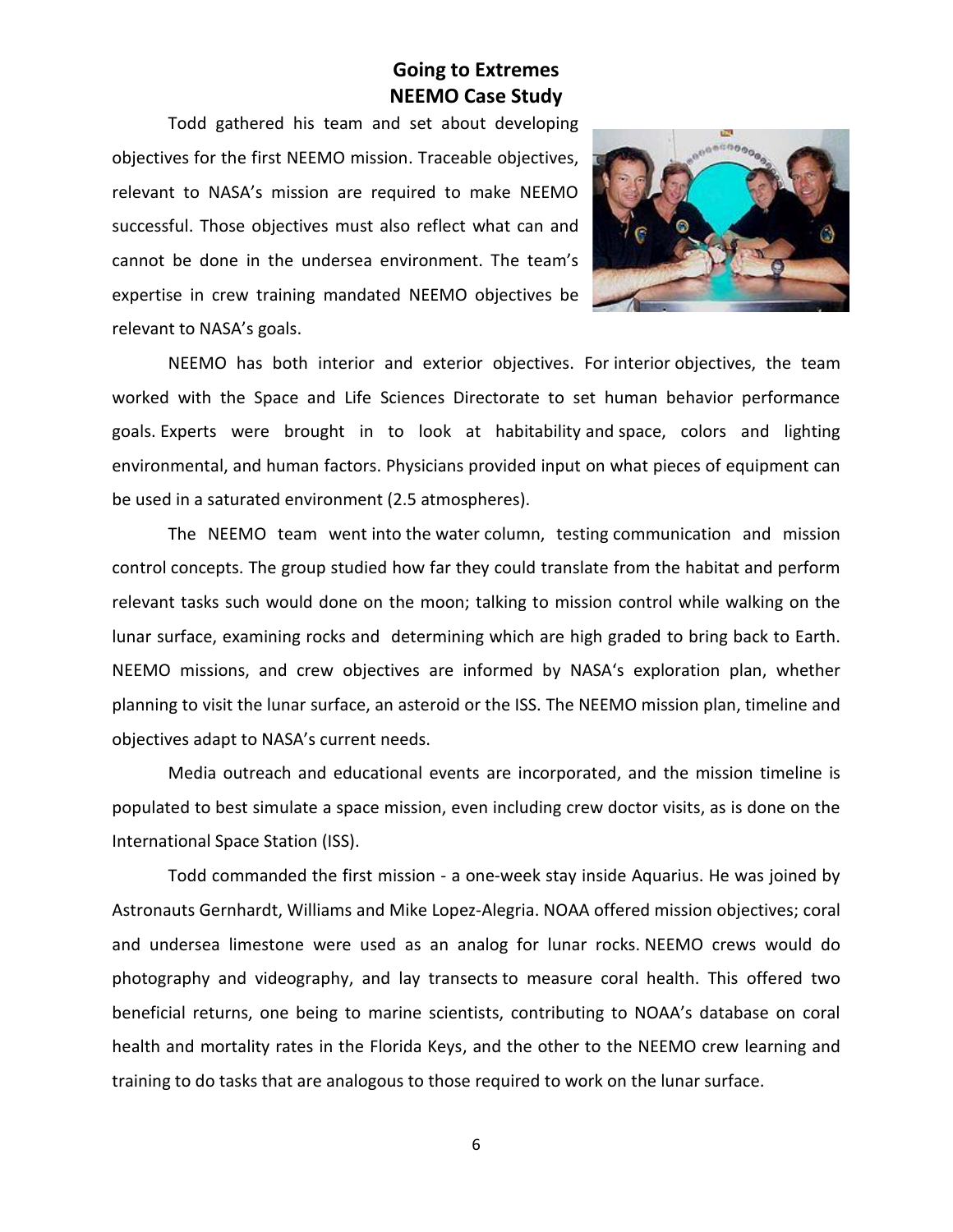NEEMO has various leads in numerous areas. Physicians, geologists, and planetary scientists are responsible for bringing the content for the study. Other leads come from the EVA Project Office, responsible for the types of activities will be performed on the mission, its duration, what tools are needed, and for developing those tools. Individuals from the Engineering Directorate are brought in to work with EVA tools personnel develop those tools. Representatives from Safety and Mission Assurance, the Astronaut Office, and External Relations are also on the NEEMO Team. Each, whether scientist or engineer are all certified have been recognized as an expert in their field in order to be accepted as members of the NEEMO Team. Each must exhibit personal responsibility and initiative, and the characteristics of flexibility, creative problem solving, and calm when encountering contingencies. Individuals routinely seek the opportunity to join the NEEMO team to enhance their robust expertise.

Further, each member is assessed for their relevancy and what their contribution is to the team. If a NEEMO mission's focus is telemedicine, the physician must be capable of not only diving, and working as a member of the team, be well versed in teleoperations and tele-robotics and be conducting research directly applicable to NASA's objectives. Each team member must be physically fit and mentally prepared to undertake the month-long missions.

After learning of the specific NEEMO mission and objectives, the JSC Astronaut Office provides the names of the crew to participate in the mission. The European Space Agency (ESA), CSA and Japanese Aerospace Exploration Agency (JAXA) have realized the value of the program provide crew member. Numerous ESA, CSA and JAXA astronauts have participated in missions. A swim test is required for all NEEMO mission crew.

Missions are run out of JSC's Exploration Analogs Office. A call is sent out for proposals for the upcoming mission. Principal investigators and researchers with a nutrition study or physiological research on bone density study are eager to join the missions. Researchers and investigators see value in the extreme environment, the seriousness of the effort and that the proxy scientists, end operators are astronauts. Some contact the NEEMO office; they have either worked with NEEMO previously or learned about the activity from other NASA Centers. The U.S. military branches, especially the Navy have utilized NEEMO for research. Numerous universities have worked with NEEMO and hundreds of experiments performed.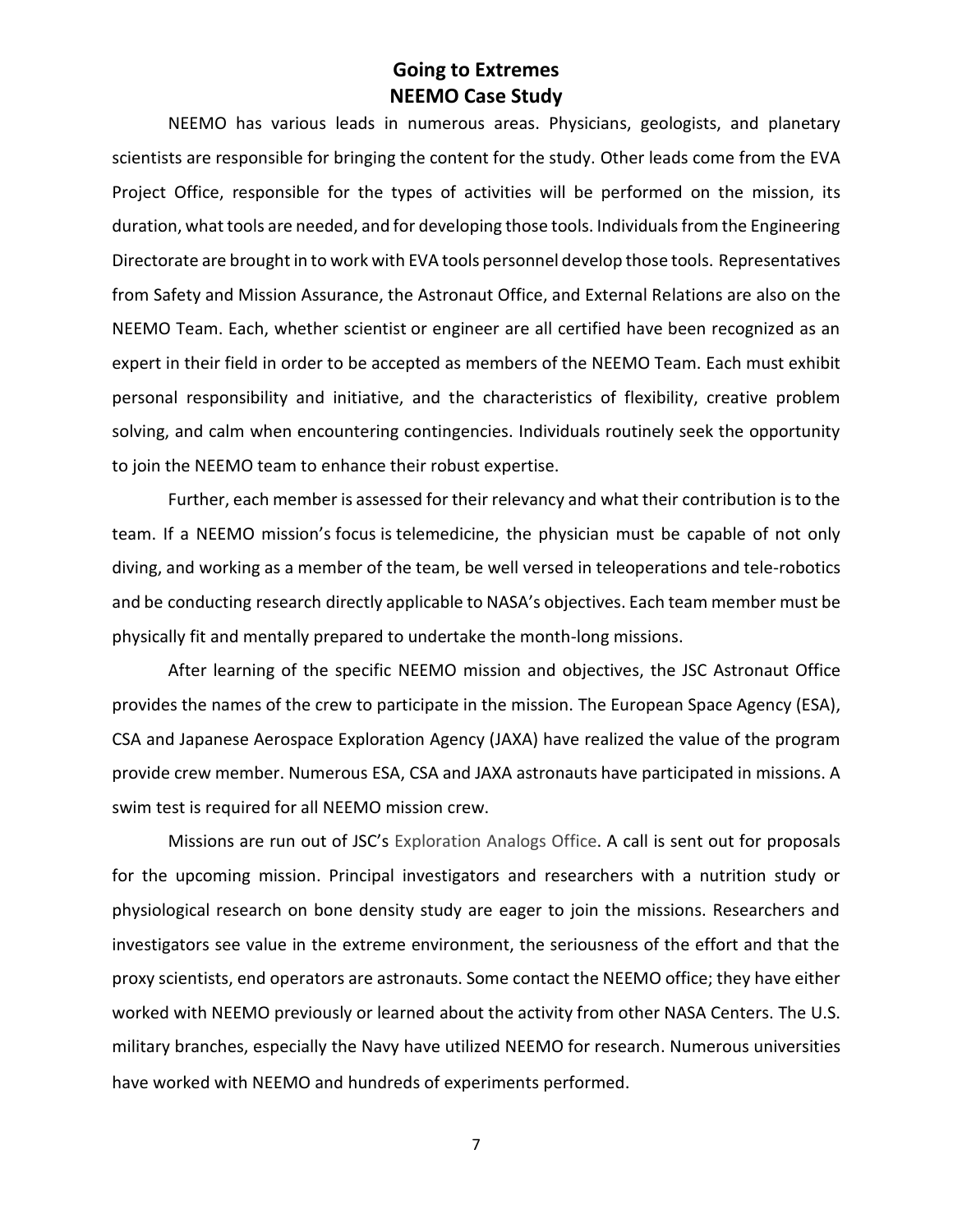Each mission has different objectives, needs, tools, and hardware and requires the choreographed effort of myriad organizations, including their own Mission Control Center (MCC) and dedicated CapCom. What may be considered the MCC Back Room on land, are the individuals prepping for the needed daily mission tasks and equipment, reviewing procedures, and troubleshooting any issues. Hardware may require being set on the seafloor prior to the morning's mission activities. Detailed crew procedures are developed for each NEEMO mission in a similar format as those on ISS.

A support vessel and dive teams may be necessary. Constant communication is required between the vessel, the back room, MCC, and the dive team so that all of the hardware is splashed at the appropriate time. Dive support teams in the water assist with umbilical management and other tasks depending on the specific mission objectives. The support team also ensures hardware fit. Spares may require, and equipment and tools swapped. This adds layers of complexity to each mission in addition to managing the crew in the water column.

#### **Remaining Relevant**

Every NEEMO mission is a proving ground for technology and processes needed in space exploration. Tools can be developed and assessed on NEEMO for later use on the ISS. 3D printing was utilized on NEEMO prior to being sent to the ISS. While 3D printers were not placed in the habitat, one specific NEEMO mission offered a shore-side 3D printer for the crew's disposal. The crew was encouraged to provide ideas that would aid in achieving their objectives. Underwater tags were printed for pre sampling surveys. Crew members had to nail the tags into coral. The nails were provided in Ziploc bags and accessing the nails while wearing work gloves proved to be next to impossible for the NEEMO crew. A 3D printed nail holder was conceived and created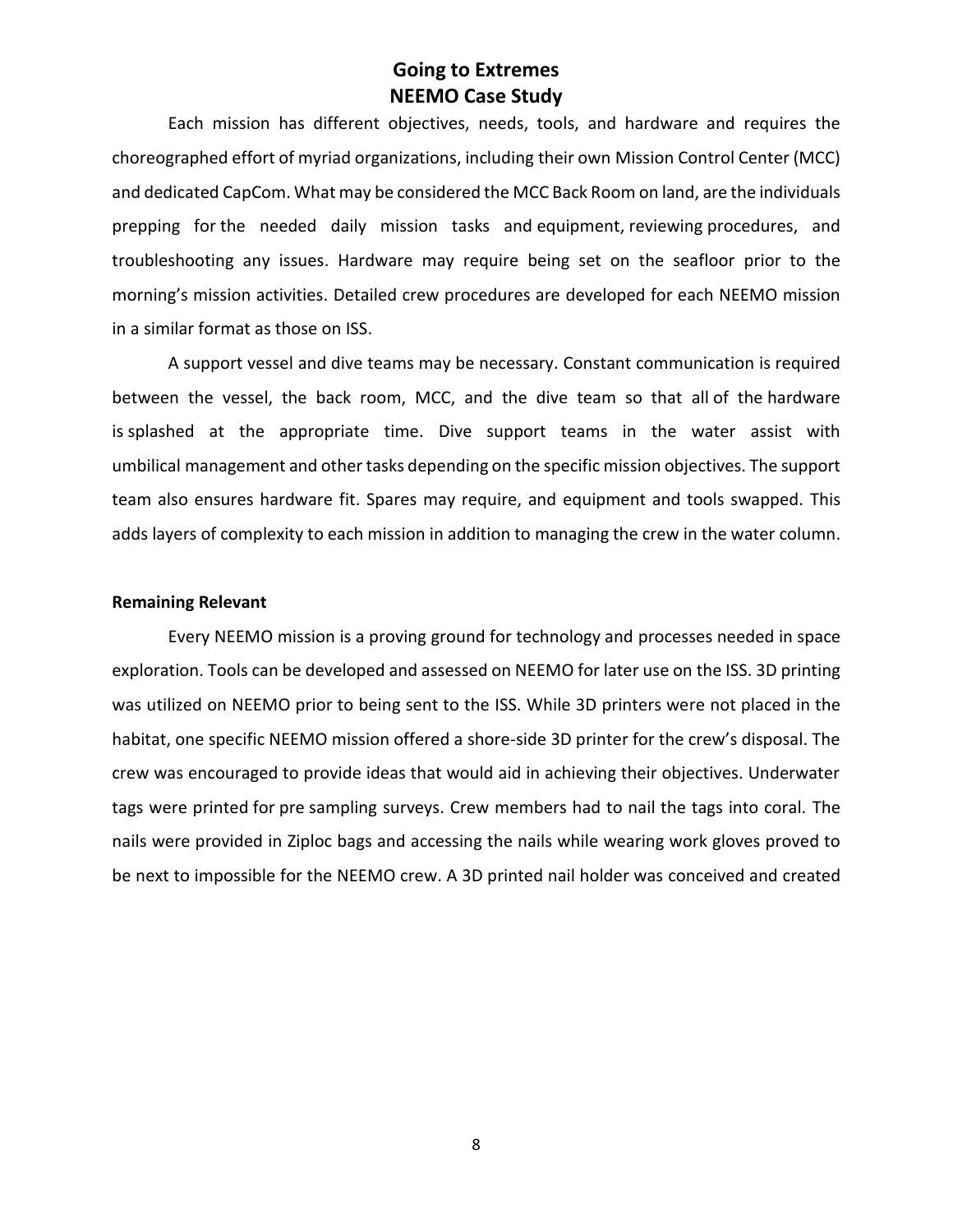by the support team and modeled that evening, printed that night and sent on the support boat the following afternoon. The endeavor simulated what might be needed in a lunar or Martian expedition, further illustrating the creative problem solving and flexibility needed for exploration.

*"IT'S A REAL MISSION DOING REAL, STRATEGIC SCIENCE AND OPERATIONS THAT APPLY DIRECTLY TO HOW WE WILL OPERATE, FEEDING RIGHT INTO THE SCIENCE THAT WE SPACE STATION. IT'S NOT INDEPENDENT OF IT. NEEMO WAS ABSOLUTELY THE BEST OVERALL ANALOG TO WHAT IT WAS LIKE TO LIVE IN THE SPACE STATION." NICOLE STOTT, U.S. Astronaut and NEEMO-9* 

*Aquanaut*

NEEMO missions have replicated and evaluated scenarios for using science instruments and tools on the lunar surface; obtaining geological core samples, using augmented reality guides, studying body composition, sleep, physiology, and psychology, providing scientific

and engineering feedback on a new spacesuit design to work and walk on the moon, tele-robotic surgery, with physicians providing remote guidance, and sequencing DNA that later transitioned to the ISS.

NEEMO also works to advance technologies involved in procedures documentation, crew scheduling and more. NEEMO has examined independent self-scheduling, and automation to give the crew flexibility so that they will have more free time, something that can be transferred to the ISS.

#### **NEEMO Safety**

Every aspect of NEEMO is assessed for risk, and that risk either mitigated or accepted. Todd has performed an Operation Readiness Review (ORR) for the entire project. The JSC Center Director, senior leadership and representatives from each Directorate attended the presentation. All aspects of NEEMO from operations through safety were reviewed. The entire NBL complex is certified by the very same process. Safety is the foundation of the NEEMO project. Todd is proud of the safety hazard review he performs for every single activity on every single mission. He must provide a response to every action assigned, and answer every question.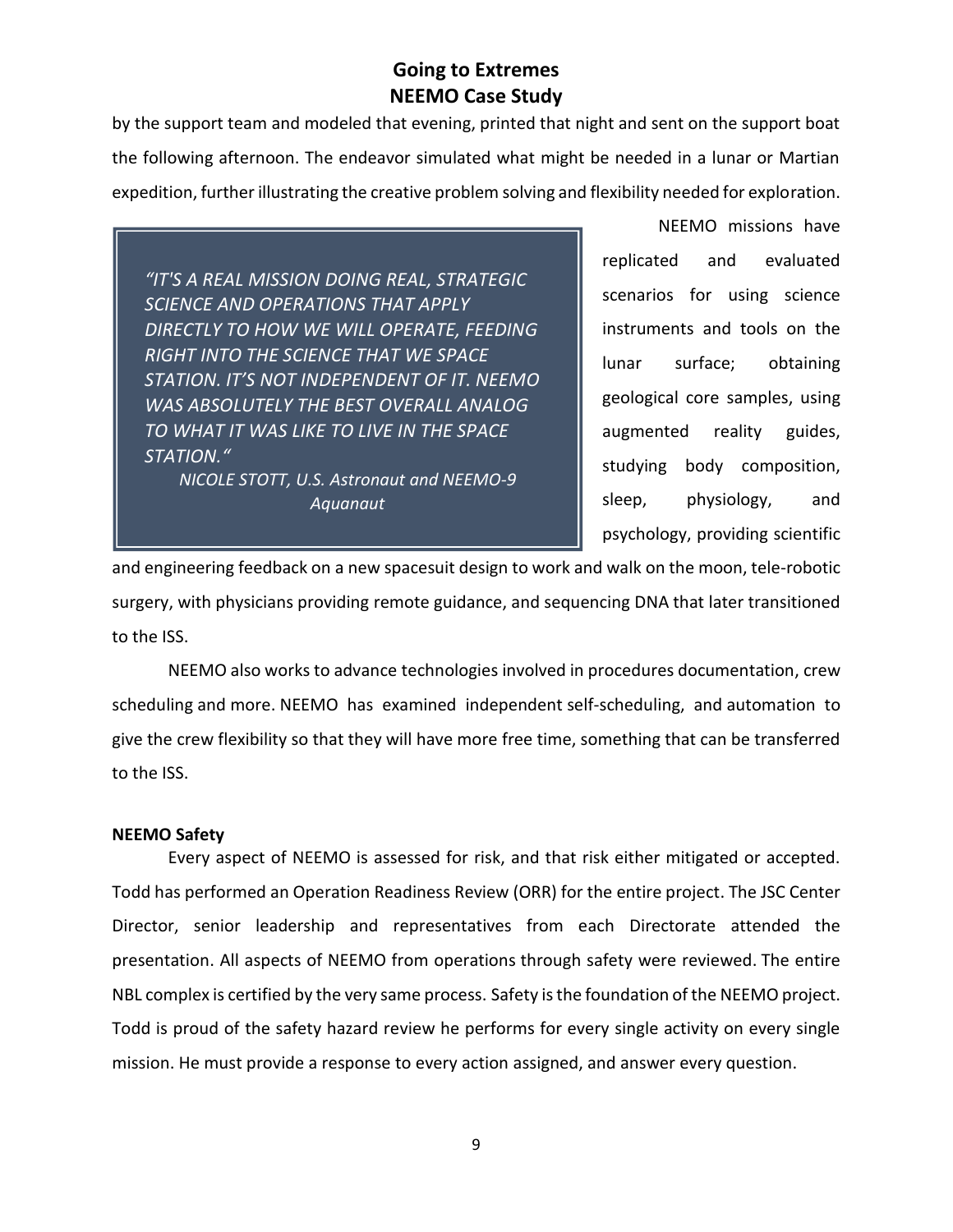Safety assessments are performed at two levels. At the ORR level are those things are consistent every mission: going to 2.5 atmospheres to the habitat at two atmospheres, decompression, the potential of getting lost in the water column, electrical and environmental hazards, the possible failure of the life support system, and marine life encounters. A hazard assessment is performed and each risk categorized. It is baselined, and reviewed annually. Additionally, should a new tool be required for a specific NEEMO mission, a detailed hazard assessment is performed and an appendix added to the standard safety assessment.

NASA safety offers input on what will be undertaken each mission. Todd presents Training Readiness Review. NEEMO has developed a reputation for providing and executing rigorous TRRs and documenting safety.

Failures have occurred in the undersea environment that could have been catastrophic elsewhere, specifically with a commercial off the shelf drill that experienced a rapid disassembly. Its battery went into thermal runaway. Thankfully, it had not been provided to crew members. The support team was splashing down equipment to be used when the failure occurred. The same drill was in use at the NBL by support divers. A failure investigation was performed and an agency wide alert issued. While unfortunate, the incident alerted the NASA to the potential of a hazardous, catastrophic experience.

NEEMO team members reached out to the company manufacturing the drill, which then made improvements to the tool. NASA obtained all the necessary approvals, and is now using the improved tool with additional safety measures in place.

#### **Funding NEEMO**

NEEMO leadership connects with external partners to help offset the cost of each mission. Relevant science is requested, which in turn brings in resources. Initially, funding was provided from various organizations and programs across JSC and the Agency. NEEMO budget came from primarily from principal investigators, NASA Headquarters, and from NASA's Advanced Exploration System Division. Today, a significant level of NEEMO resources are contributed by entities external to JSC.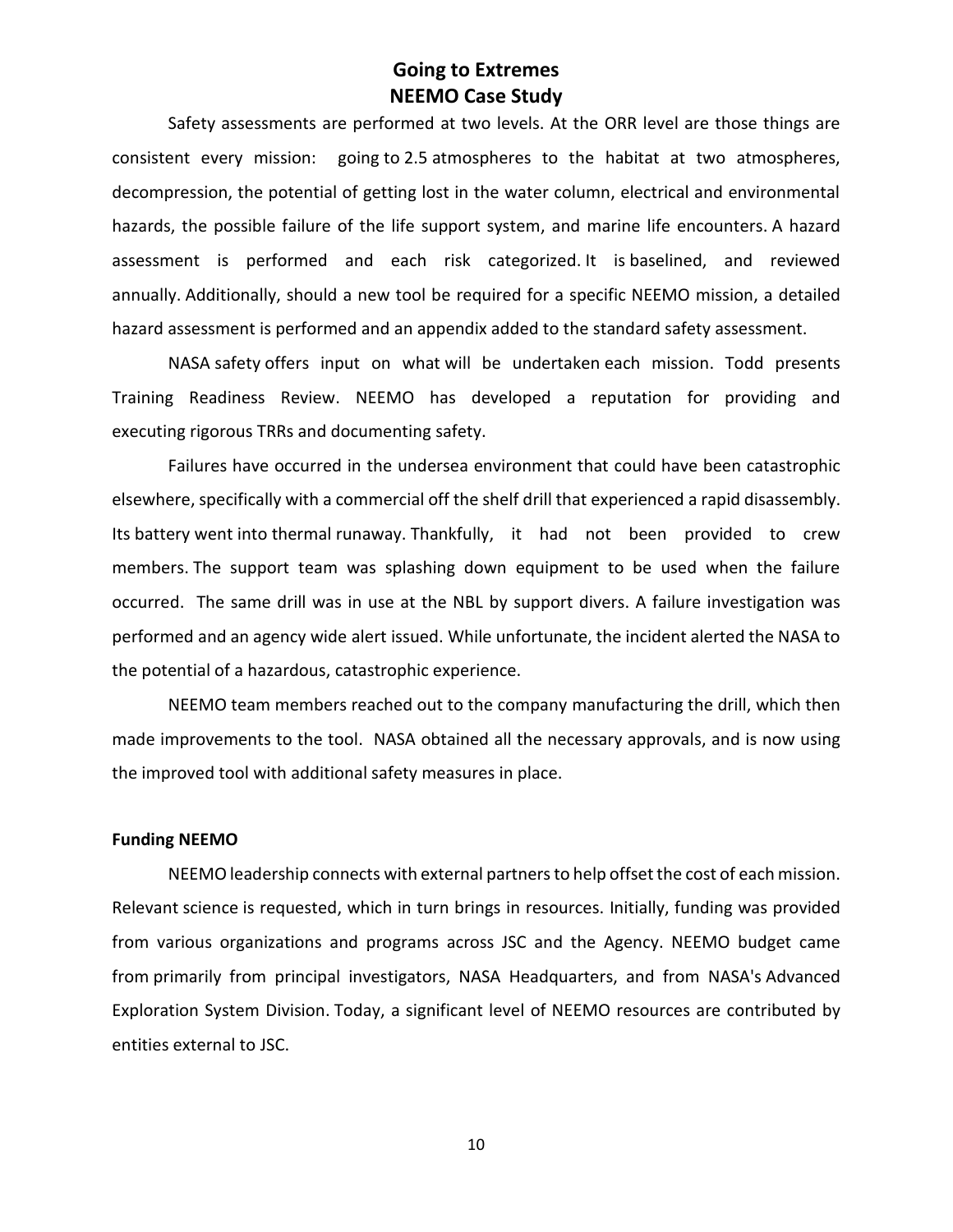Todd and Reagan share the NEEMO experience in numerous roadshows all over the world, working with organizations eager to be part of the missions. The two negotiate how the business or institution can contribute to the goal of the analog; efforts must be value added for both their organization and NASA.

Todd and Reagan have created a partnership model that works exceptionally well, built on providing results. NEEMO is presented an incubator, bringing in as much as possible, and delivering more than asked. Customers routinely return to NEEMO, finding it to be a good investment.

The COVID-19 pandemic has temporarily closed the Aquarius habitat.

#### **Lessons Learned**

- **An analog's relevancy requires constant examination of lessons learned. Each NEEMO mission captures a list of lessons specific to that mission.** Lessons are always captured about what makes a good analog for astronaut training. What was done on specific mission to make it a valuable analog? The myriad lessons learned are categorized. For example, one specific NEEMO mission may result 10 pages of lessons learned on the topic of communication. Good communication between mission control and the crew is vital, especially so when performing a spacewalk. During one NEEMO mission it was difficult to have good through-water communications unless both parties were on a hard line; communications weren't robust enough to provide good analog for space flight. The NEEMO team transitioned to wired communications with fiber running back to the Aquarius habitat to provide clearer communication and to make the analog relevant.
- **Be nimble and be adaptable**. NEEMO been in existence for 20 years due in some measure to being able to rapidly create a relevant mission plan, timeline and objectives - all adapted to NASA's needs at a specific point in time, whether the goal is to visit an asteroid, Mars or the lunar surface.
- **Operate in a businesslike way**, being judicious about resources, personnel, objectives, safety and training. Run the project like a business.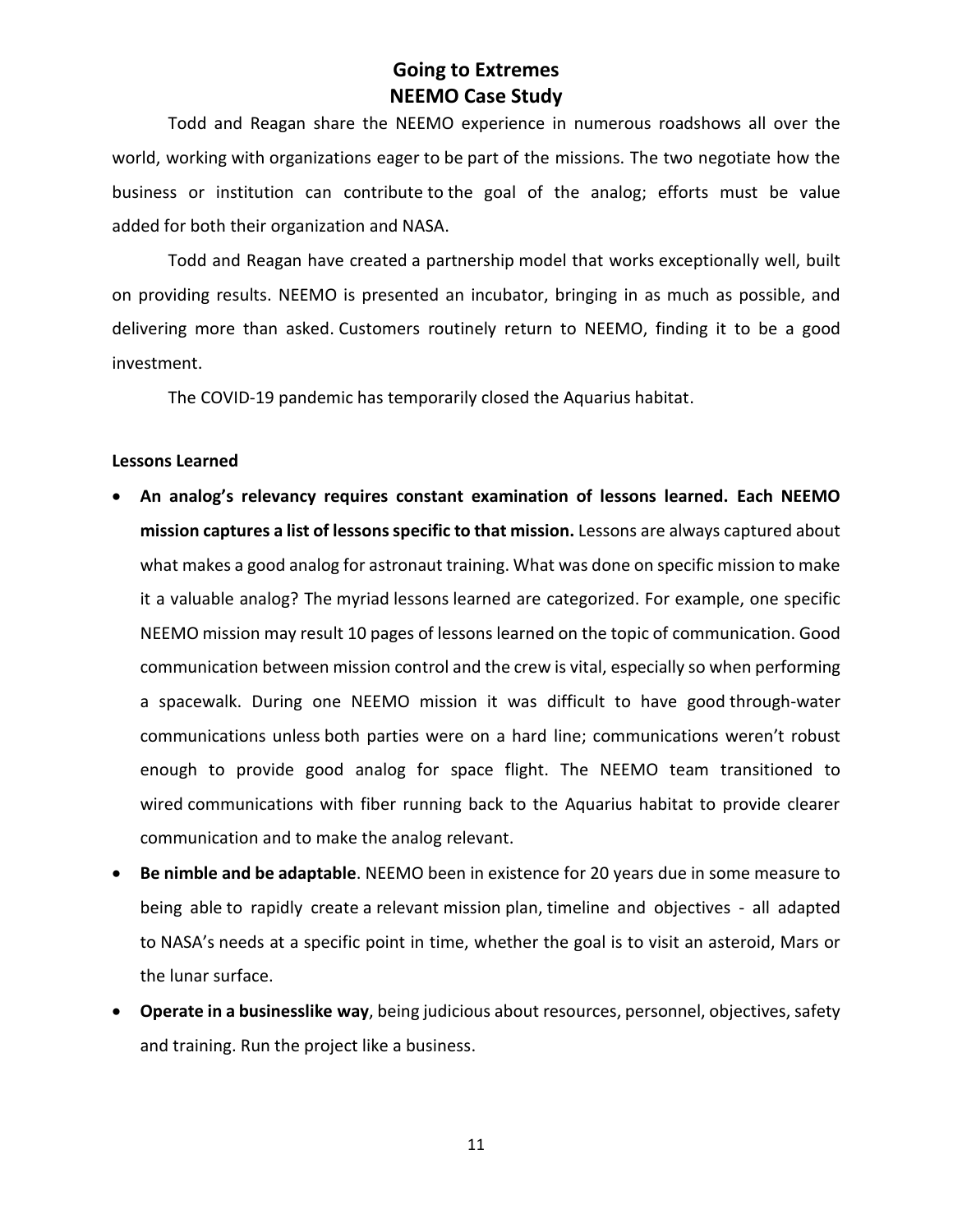- **Treat every external customer as a highly valued client.** Listen to their needs, understand the value proposition NEEMO offers them. Seek to exceed their
- **Maintaining focus on safety is crucial**, to researchers, crew and support teams. Safety panels are not seen as arduous, but as extremely important and appreciated. The astronaut office

expectations.

*"IT MAKES ME FEEL GOOD WHEN WE GO THROUGH THE SAFETY PROCESS, PEOPLE KNOW YOU'VE LOOKED AT EVERYTHING AND ARE WILLING TO LET YOU TAKE OUR PRECIOUS, HUMAN COMMODITIES AND DO THIS." BILL TODD*

is comfortable with how rigorous NEEMO is regarding safety, and how the team work to consider safety in every aspect of every mission.

- **Bringing in relevant science not only brings resources; it contributes the highly valued science needed for space exploration providing the astronauts actual science and mission objectives to perform.** *There is no busy work.* Astronauts are not asked to perform activities that are not relevant to what a principal investigator desires.
- **Astronauts have affirmed they find the experience valuable, stating time and again that NEEMO is the most relevant experience they participated in prior to space flight**. Their feedback further validates NEEMO's value. To date, there are 60 aquanauts who have also been to space.
- **Don't engage in activities that don't have a definitive objective and connect to NASA's gaps in exploration.**
- **For the analog to retain value and credibility, support team members should be recognized experts in their fields.**
- **Analogs remain an excellent proving ground for technology**. NEEMO offers an opportunity which can be used in tool development; to explore ideas and determine what should and should not be pursued. A piece of equipment can be developed, sent to NEEMO, tweaked or repaired if it fails. NEEMO has taught tool designers the value of taking the time to design considering a tool's environment and purpose.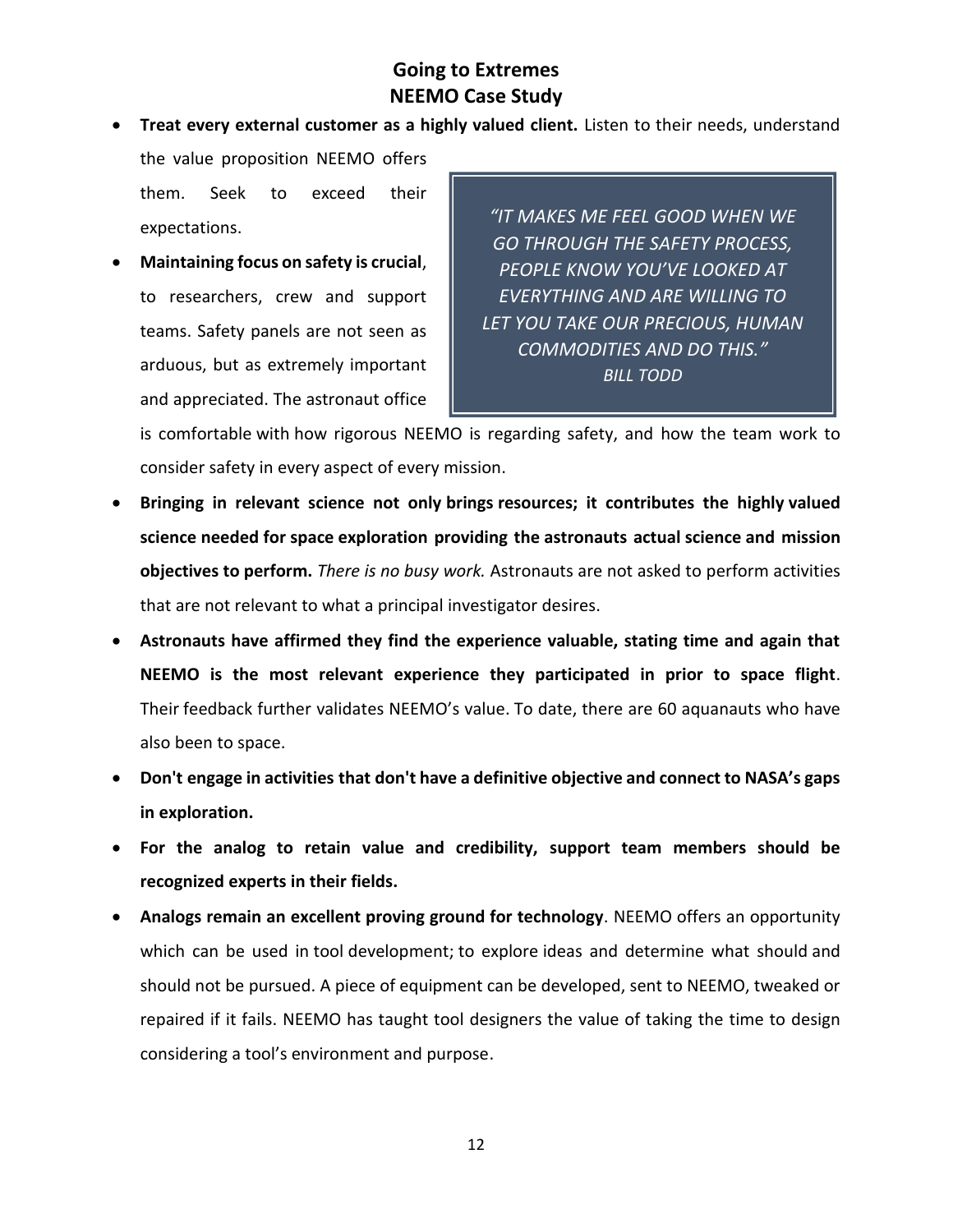# **Current NASA Analogs**

#### **Isolation and Confinement Analogs:**

- HERA a three-story habitat analog for isolation, confinement, and remote conditions in exploration scenarios
- NEK/SIRIUS at the Institute of Biomedical Problems at the Russian Academy of Sciences, Moscow, Russia, a multi-compartment closed habitat analog for isolation, confinement, and remote conditions
- Antarctic Stations Closely equals the conditions & stresses likely on a long-duration human mission

#### **Bedrest Analog:**

 [:envihab](https://www.nasa.gov/analogs/envihab) - Tests possible countermeasures for negative effects of microgravity

#### **Radiation Analog:**

 NASA Space Radiation Lab – NASA teamed with the U.S. Dept. of Energy to help assess health risks of cosmic radiation

#### **Other Analogs:**

- Human Exploration Spacecraft Testbed for Innovation & Advancement a high-fidelity, human-in-the-loop, Lunar/Mars surface analog to support next generation human exploration missions.
- NEEMO
- Parabolic Flight Simulated microgravity dedicated to scientific experiments and space equipment technological testing
- ACC eight experimental chambers used to simulate long-duration space flight
- Concordia in Antarctica, operated by the French Polar Institute and the Italian Antarctic Programme. Crew members winter-over as part of psychological, physiological, and medical research lasting the entire winter.
- Desert RATS evaluates technology, robotic systems & EVA equipment for future missions in space, helping engineers better design, build & operate equipment, and establish requirements for operations & procedures.
- Pavilion Lake Research Project Pavilion Lake, British Columbia, Canada, is a field site for Earth scientists & astrobiologists interested in research in the search for life in our solar system and beyond.
- Haughton Mars Project Part of a research facility on the world's largest uninhabited island, Devon Island's harsh climate mimics environmental conditions on Mars and other planets, offering research opportunities. Arctic day and night cycle & restricted communications capabilities simulate the challenges of space flights. The Island is site of the Exploration program, aiming to develop new technologies, strategies, and operational protocols supporting exploration of the moon, Mars, and other planets.
- In-Situ Resource Utilization (ISRU) Local natural resources at mission destinations, rock distribution and soil composition of Hawaii's volcanic deposits are an ideal terrain for testing ISRU hardware & operations.

 **NEEMO Teams develop and exhibit a better understanding of the risks inherent in the space environment.** Their experiences in the extreme underwater environment offer insight into the seriousness of space exploration and the risk to crew members.